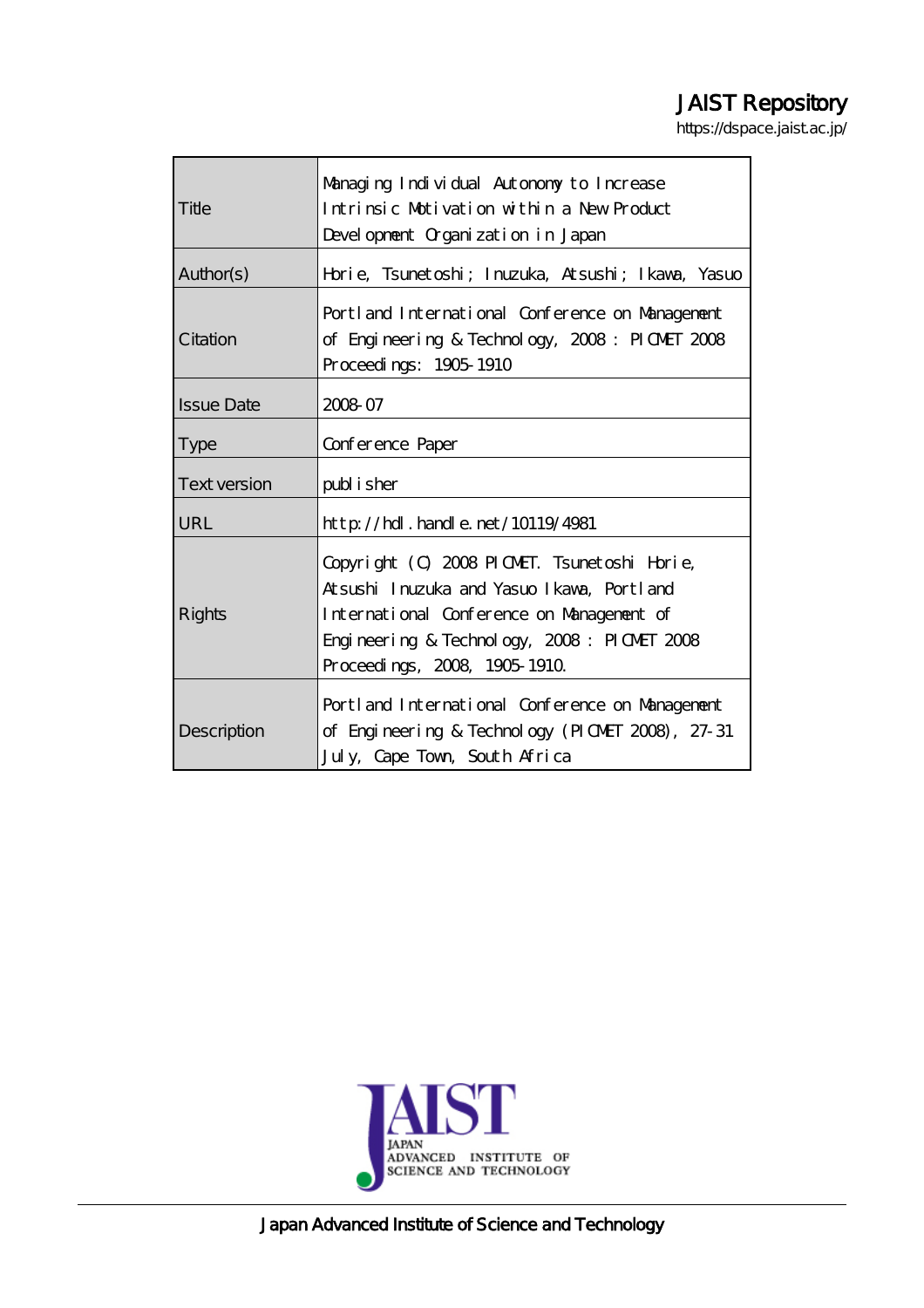# **Managing Individual Autonomy to Increase Intrinsic Motivation within a New Product Development Organization in Japan**

Tsunetoshi Horie<sup>1</sup>, Atsushi Inuzuka<sup>2</sup> and Yasuo Ikawa<sup>1</sup>

<sup>1</sup>Japan Advanced Institute of Science and Technology, Graduate School of Knowledge Science, Nomi-city, Ishikawa, Japan <sup>2</sup>The University of Televa, Bessex Center for Advanced Science and Technology, Megure lev. Televa, Ja <sup>2</sup>The University of Tokyo, Research Center for Advanced Science and Technology, Meguro-ku, Tokyo, Japan

**Abstract--Intrinsic motivation is one of the most important individual factors to enhance the team's creativity in New Product Development (NPD). Many social psychological studies have pointed out that intrinsic motivation is heightened through enhancing individual autonomy. However, managing individual autonomy in a work situation has not yet been adequately addressed nor discussed in detail.** 

**In this research, we investigated how to improve individual autonomy focusing on NPD personnel, such as those in design, development, manufacturing and quality-control, as well as in marketing departments. From questionnaire data collected from 242 NPD members within a Japanese industrial machine manufacturing company, we quantitatively analyzed the effects of various ways of giving autonomy to individuals. The results of this statistical analysis showed that individual autonomy was enhanced only when individuals could decide what they should accomplish in their work and how they should do their work. We revealed the importance of autonomy in motivating working professionals intrinsically, and how autonomy could be effectively given to individuals in a work situation. Also, we found that autonomy given to individuals had no direct effect on intrinsic motivation.** 

#### I. INTRODUCTION

The NPD activities are essentially creative activities [1], because, NPD members cannot clearly and rationally articulate end-product's shape from the very beginning. In such creative and uncertain activities, the individual level of analysis is needed for considering NPD activities. However, NPD management research has not been focused enough onto the individuals, although worthwhile ideas and knowledge regarding the nature of creativity are ultimately created by individuals.

Prior research indicates the importance of the intrinsic motivation of the individual for creativity in an uncertain work environment [2][3][4]. To enhance intrinsic motivation in a work context, a number of studies have indicated the importance of individual autonomy [5][6]. The effects of individual autonomy are not limited to enhancing intrinsic motivation but also include enhancing individual creativity. A number of studies have explored the relationship between individual autonomy and job satisfaction [7][12]. They imply that when individuals act autonomously, they are inclined to acquire, to relate and to interpret new knowledge [8].

The purpose of the present study is to investigate empirically and statistically how we can effectively improve individual autonomy to increase intrinsic motivation using social psychological theory.

#### II. THEORETICAL BACKGROUND

Research on work motivation has classified motivation into two types: intrinsic motivation and extrinsic motivation. Intrinsic motivation was illustrated in the 1970s by Deci, a social psychologist [5]. Intrinsic motivation is a motivational state of obtaining intrinsic rewards, such as feelings of accomplishment of work, self-growth, and fun from work. In other words, it is motivated by work itself. On the other hand, extrinsic motivation typically aims for extrinsic rewards which are used as incentives, such as money and position in work. In other words, it is motivated by rewards received from outside. Extrinsic motivation is also understood as a motivational state obeying extrinsic stimuli such as threats of punishment, deadlines, imposed goals, surveillance and evaluation [9].

Obviously, extrinsic rewards and stimuli constitute a powerful force to motivate. However, this must be problematic for creativity. Because, once individuals are oriented toward extrinsic rewards, they are likely to take the shortest or quickest path to get them. Usually, the shortest path won't provide new insights into the nature of the problem or reveal new ways of looking at it [10]. Other studies indicate that intrinsic motivation fits in well with qualitative and effective work, and meanwhile extrinsic motivation fits in well with quantitative and efficient work [8][11]. These arguments lead to the importance of intrinsic motivation for NPD activities.

According to Deci's theory, intrinsic motivation is enhanced by satisfaction of three basic needs, which are autonomy, competence and relatedness [5][8]. He suggests that the autonomy is the main factor, and intrinsic motivation is not enhanced without a sense of autonomy. They focus on innerpersonal state in social psychology.

In management research, autonomy is the degree of freedom and discretion an individual has in carrying out assigned tasks [12][13]. In other word, autonomy can be measured by the level of delegation given to his/her work. However, social psychologists have mentioned "autonomy having a sense of self-determination", not just "delegation" from management side. When we think autonomy to increase intrinsic motivation, we should focus on innerpersonal state. We define autonomy as individual condition having a sense of self-determination in an organization.

Bailyn [14] illustrates two types of autonomy, strategic and operational, by investigating R&D personnel within corporate laboratories. Strategic autonomy is the freedom of setting one's own research agenda, and operational autonomy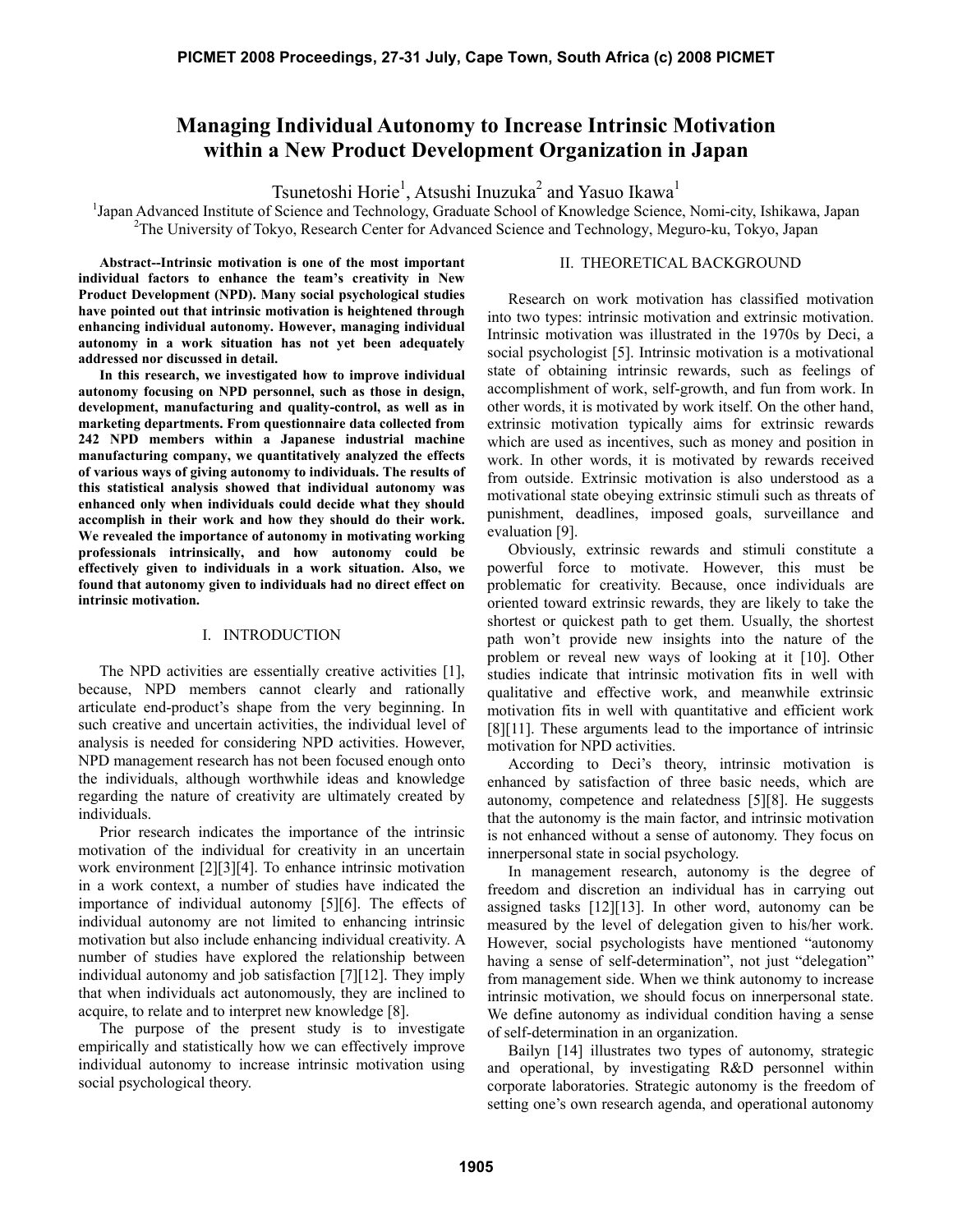is the freedom, once a problem has been set, of determining by oneself, within given resource constraints [14]. Bailyn emphasizes the need to give autonomy that suits an individual career, such as giving operational autonomy in the early career stage for human resource development, and giving strategic autonomy to middle managers. Autonomy with a sense of self-determination is also affected by an autonomy-supportive environment [15]. Autonomy is not only simply given to individuals, but also given in an autonomous environment that is freedom of deciding what to do or how to do their work [2][15].

## III. RESEARCH HYPOTHESES

In this section, a model of how autonomy and delegation directly influences intrinsic motivation in an NPD organization is developed. Based on our theoretical background, we posit a research model, as shown in Figure 1, and set the following three hypotheses.

As we have discussed, autonomy with self-determination is considered to improve intrinsic motivation. However, delegation without a sense of self-determination means being controlled by anyone else. "delegation itself" will not improve intrinsic motivation. Delegation may improve autonomy, but will not improve intrinsic motivation directly. Thus, autonomy will mediate the link between delegation and intrinsic motivation.

**Hypothesis 1**: *Autonomy will mediate the relationship between intrinsic motivation and delegation.*

Autonomy does not necessarily mean selfish behavior [9]. An autonomous environment positively stimulates individuals to work together in an organization [2]. Such opportunities lead to autonomy that does not necessarily mean independence in an organization. Thus, autonomous environment offering both freedom and delegation to individuals will spur a sense of autonomy.

**Hypothesis 2**: *Delegation and an autonomous environment will enhance autonomy.*

The necessity of delegation in carrying out tasks is different between operational side and managerial side [14]. For lower-level employees who have insufficient work experience and skills, giving strategic autonomy to them may cause unnecessary confusion to their work. Meanwhile, for middle managers, giving strategic autonomy to them will lead to managing wider range of their work effectively. When we consider how to give autonomy to increase intrinsic motivation in an NPD organization, giving only operational autonomy to lower-level employees and giving strategic autonomy to middle managers is a right way for effective management of autonomy.

**Hypothesis 3**: *For lower-class employees, giving how to do their work will increase their autonomy, while for managers, giving what to do their work will increase their autonomy.* 



#### IV. METHODS

*A. Data* 

Data for this research was obtained by a questionnaire survey of NPD personnel in a Japanese industrial machine manufacturing company conducted in August, 2007. Respondents were limited to NPD personnel, such as those in design, development, manufacturing and quality-control, as well as marketing departments, excluding workers who were working as manual laborers. Of 409 questionnaires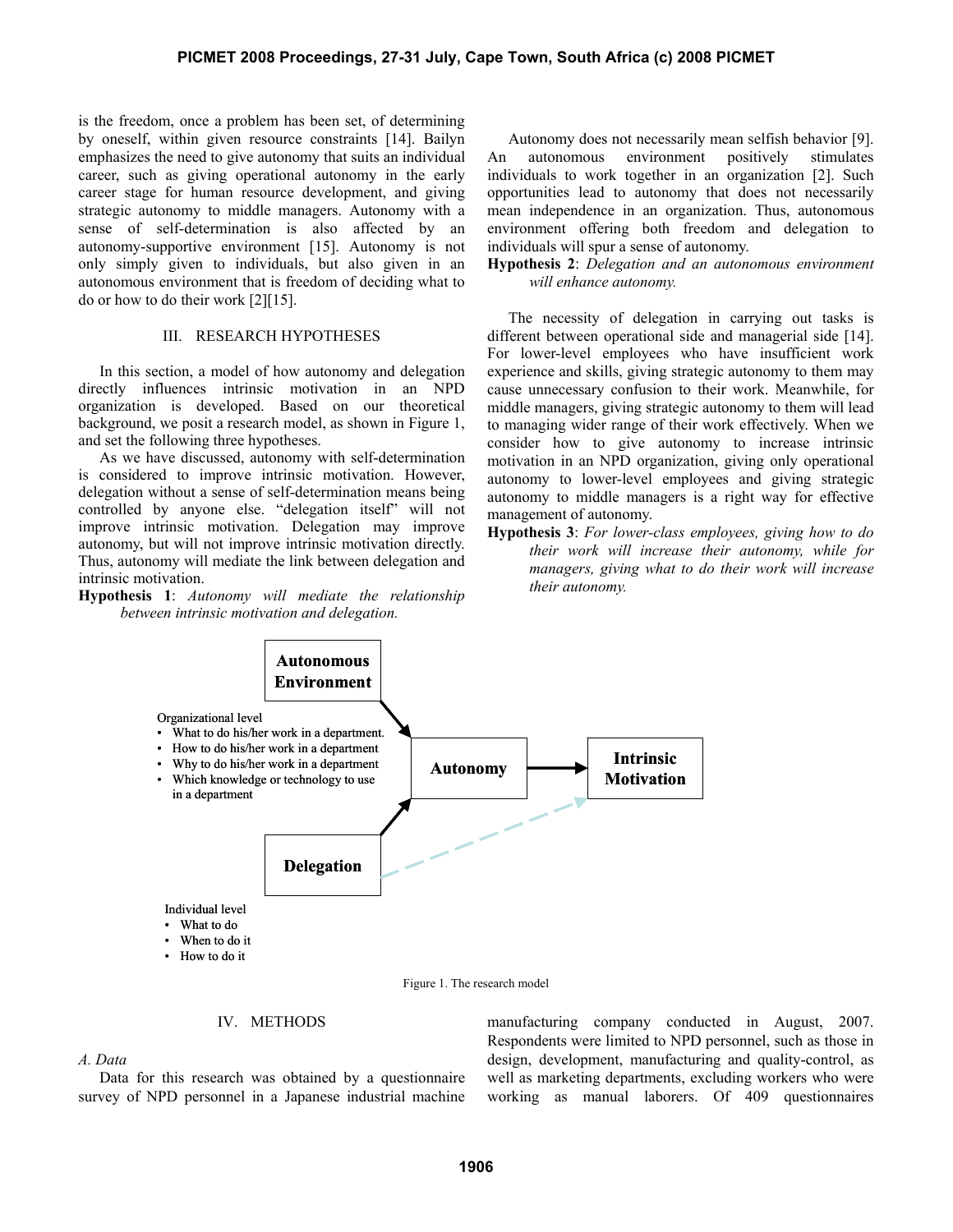distributed to NPD personnel, 242 were usable for our analyses. The average age of the respondents was 45.1  $(median = 45.0)$ .

## *B. Measures*

The survey instrument measured a number of variables such as intrinsic motivation, autonomy, delegation and autonomous environment, etc.. All items were measured by Likert scale ranging from  $1 =$  completely disagree to  $5 =$ completely agree. Appendix A shows the questionnaire items we used and Appendix B shows the results of principal component analysis.

*Intrinsic motivation* was measured by using four items on the basis of Gagne et al.'s work [16]. The concept of intrinsic motivation was constructed by principle component analysis. The four items were getting a feeling of accomplishment from work (IM1), hoping to keep up one's own work (IM2), accepting more work (IM3), and trying more difficult work without salary or bonus being increased (IM4). The principle component analysis only yielded one factor as we expected, (eigenvalue = 2.76) conditioned with one or more eigenvalue. The Cronbach alpha of these items was 0.74.

*Autonomy* with a sense of self-determination was measured by four items on the basis of Takahashi's [17] scale. He developed a self-determination scale for Japanese white-collar workers, based on Deci's self-determination theory. Items included authority given by his/her supervisors, freedom to do his/her work, acceptance of his/her suggestions, and formulating objectives for the company. The Cronbach alpha of the four items was 0.82.

 *Delegation* was measured by three items, based on Breaugh's [18] scale, and had a Cronbach alpha of 0.82. Items measured the level of delegation, for example, methods and the procedures, the scheduling, and the objectives and evaluation of their work.

*Autonomous environment* was measured by four items on the basis of Amabile's [2] theoretical and experimental framework, which indicates influence of supporting autonomy on intrinsic motivation within an organization. As an organizational and autonomous environment, we focused on clear strategic direction with autonomy and constructive work-forced feedback [2]. Each respondent evaluated the level of how much his/her department had made him/her feel freedom in making (for example) decision of what to do about the work, how to do about the work, what technology or knowledge to be utilized for the work, and the level of information about the reasons for the work to be delegated. This four-item scale had a Cronbach alpha of 0.78.

Three demographic variables were included in this questionnaire. First, the level of *work positions* was classified into four categories, "employee with no title," "subsection chief," "section chief," and "head of department". These work positions were categorized into two; lower-class employees and middle managers, because their formal authorities are distinctly different from each other. Second, *service years* within the company were measured by yearly-based. Third, personnel *rotation* in the company was measured by total number of different departments the respondent experienced. In Japanese companies, personnel rotation is often implemented for attaining job enrichment.

#### *C. Analysis*

To test the mediator effect in Hypothesis 1, we used the three-step-equation approach recommended by Baron and Kenny [19] for controlling the demographic variables. First, the independent variable is regressed on the mediator. Second, the dependent variable is regressed on the independent variable. Third, the dependent variable is regressed on both the mediator and the independent variable. If the independent variable has a significant effect on the mediator in the first step, and a significant effect on the dependent variable in the second step, and if the mediator has a significant effect on the dependent variable and the independent variable has no effect on the dependent variable in the third step, the mediator holds perfectly.

In the analysis, we thought the levels of autonomy would be different between lower-class employees and middle managers, although the same psychological mechanism exists. Therefore, we distinctly made a regression model for each of lower-class employees and middle managers to test Hypotheses 1 and 2.

To test Hypothesis 3, we used a causal indicator model [20] in the structural equation modeling. In the analysis, we constructed each concept by using principle component analysis, for analytical consistency.

## V. RESULTS

Tables 1 and 2 show results from mediated regression analysis. Table 1 for lower-class employees shows an effect of delegation on autonomy in Step 1, and also shows a significant effect of delegation on intrinsic motivation in Step 2. In Step 3, when both autonomy and delegation were included, delegation has no effect on intrinsic motivation. Similarly, Table 2 for middle managers shows almost the same results for delegation. This provides a strong and consistent support for Hypothesis 1.

Tables 1 and 2 show that delegation significantly and positively affects autonomy in Step 1, which supports Hypothesis 2.

Table 1 shows that autonomy is significantly affected by control variables, service years and rotation times, but Table 2, the result of middle managers in the Step 1 to 3, shows no effects of service years and rotation times on autonomy.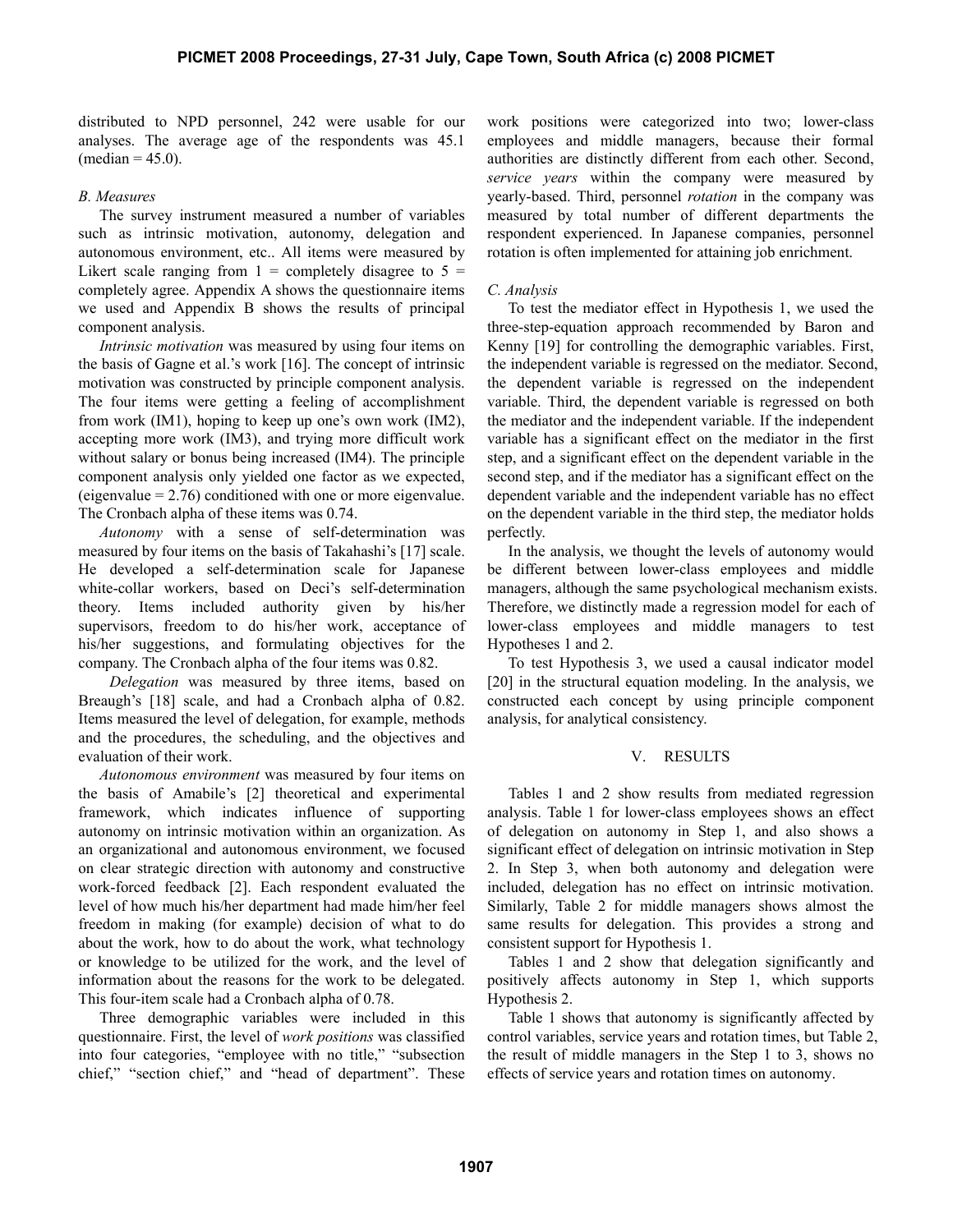|               | Step1                |      | Step 2               |      | Step 3               |      |
|---------------|----------------------|------|----------------------|------|----------------------|------|
|               | Autonomy             |      | Intrinsic motivation |      | Intrinsic motivation |      |
|               | Coefficient          | VIF  | Coefficient          | VIF  | Coefficient          | VIF  |
| Service years | $\star$<br>0.144     | 1.21 | $-0.045$             | 1.20 | $-0.056$             | 1.22 |
| Rotations     | $-0.147$<br>$\ast$   | 1.17 | 0.130                | 1.17 | **<br>0.192          | 1.20 |
| Autonomy      |                      |      |                      |      | ***<br>0.438         | 1.43 |
| Delegation    | ***<br>0.454         | 1.11 | $* * *$<br>0.346     | 1.05 | 0.117                | 1.44 |
| Environment   | ***<br>0.292<br>1.06 |      |                      |      |                      |      |
| Adj. $R^2$    | 0.367                |      | 0.132                |      | 0.264                |      |
| F-value       | ***<br>24.665        |      | 9.292<br>***         |      | 15.700<br>***        |      |
| n             | 164                  |      | 165                  |      | 165                  |      |

TABLE 1. MEDIATED REGRESSION ANALYSIS FOR LOWER-CLASS EMPLOYEES

Note: Coefficient is standardized. **\*** p< .05, **\*\*** p< .01, **\*\*\*** p< .001

|               | Step1        |      | Step 2               |            | Step 3                     |            |
|---------------|--------------|------|----------------------|------------|----------------------------|------------|
|               | Autonomy     |      | Intrinsic motivation |            | Intrinsic motivation       |            |
|               | Coefficient  | VIF  | Coefficient          | <b>VIF</b> | Coefficient                | <b>VIF</b> |
| Service years | 0.144        | 1.06 | 0.136                | 1.04       | 0.019                      | 1.08       |
| Rotations     | 0.008        | 1.02 | 0.050                | 1.00       | 0.073                      | 1.00       |
| Autonomy      |              |      |                      |            | ****<br>0.663              | 1.34       |
| Delegation    | **<br>0.347  | 1.12 | $\star$<br>0.242     | 1.04       | $-0.048$                   | 1.30       |
| Environment   | **<br>0.320  | 1.12 |                      |            |                            |            |
| Adj. $R^2$    | 0.302        |      | 0.056                |            | 0.390                      |            |
| F-value       | ***<br>9.107 |      | 2.516                |            | ***<br>13.125              |            |
| n<br>$\sim$   | 76<br>.      |      | 77<br>$   -$         | .          | 77<br>$\sim$ $\sim$ $\sim$ |            |

TABLE 2. MEDIATED REGRESSION ANALYSIS FOR MIDDLE MANAGERS

Note: Coefficient is standardized. <sup>+</sup> < .065, **\*** p< .05, **\*\*** p< .01, **\*\*\*** p< .001

Figure 2 shows results of standardized structural equation modeling of multiple populations on the basis of the research model. The Models have significant explanatory power (GFI=.983, CFI=.989, RMSEA=.041, italic number with underbar means variance of each component. The predictors of each component explain the percent of its variance). Cause-effect relationships among four components have significant effects, the same as the results of regression analysis. The Results indicate different characteristics of delegation. Figure 2(a) for employees shows that only D1, "The decision of the methods and the procedures (how I do to use) of my work is given to me", has a significant and positive effect on delegation, and Figure 2(b) for middle managers shows that only D3, "The decision of the objectives and the evaluation (what I am supposed to accomplish) of my work is given to me", has a significant and positive effect on delegation. These provide supports for Hypothesis 3.

In the analysis, an autonomous environment was analyzed. Figures 2(a) and 2(b) show that only AE3, "In my department, we are informed of the reasons for the work to be delegated to us", has a significant and positive effect on autonomous environment.



Figure 2. Structural equation modeling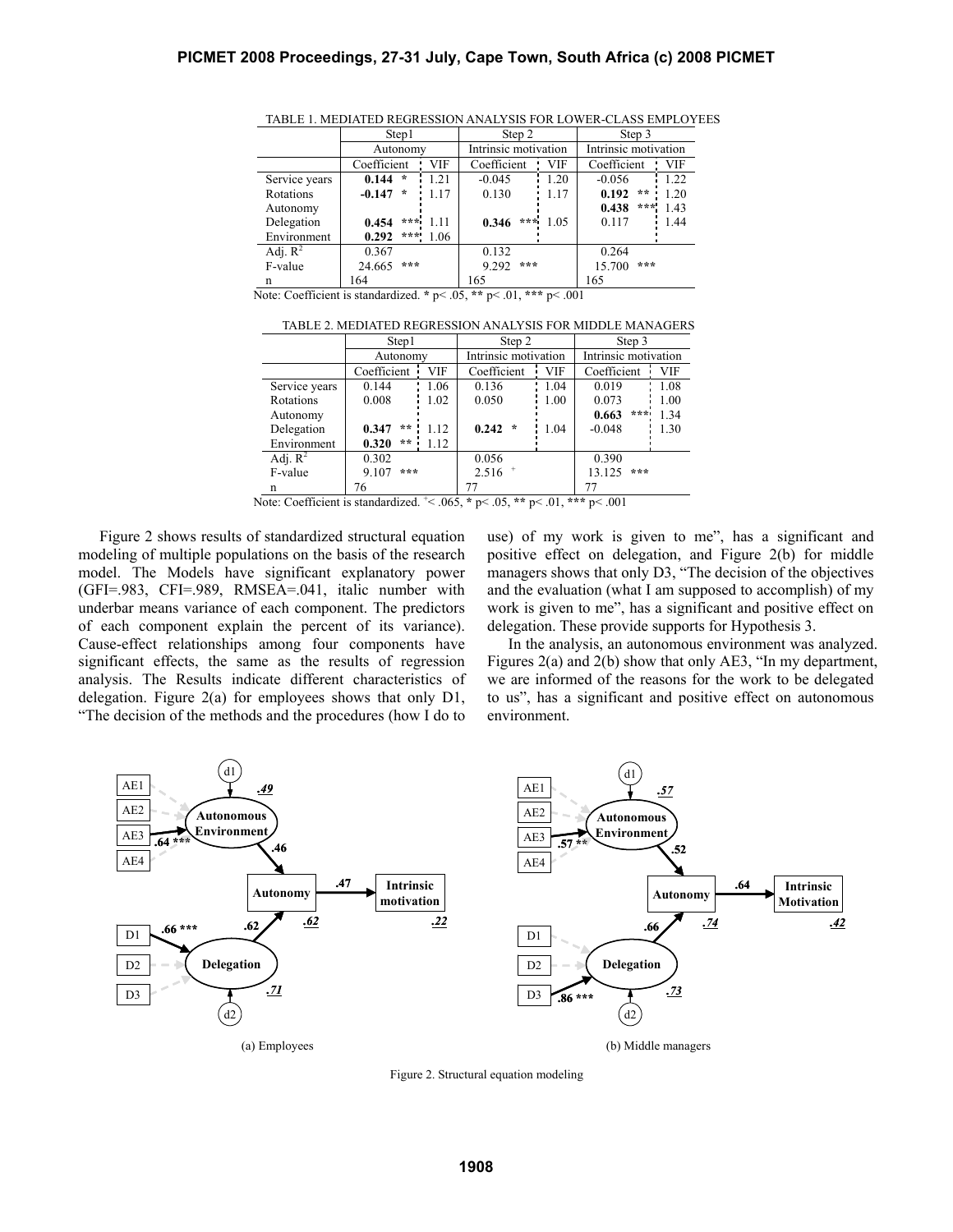## VI. DISCUSSION

This research examines how to effectively improve individual autonomy and intrinsic motivation. The results suggest that autonomy with self-determination spurs intrinsic motivation, but, delegation does not improve intrinsic motivation directly. Delegation and autonomous environment both improve individual autonomy positively. Especially, when lower-class employees are allowed to make decisions on the methods and the procedures (how to do), and when middle managers are allowed to make decisions on the objectives and evaluations (what to do), autonomy strongly improves. And, when an employee knows the reasons for delegation, autonomy also strongly improves.

Concerning the result of the mediated regression, autonomy is significantly affected by control variables, service years and rotation times, while the results of middle managers show no effects of service years and rotation times. This implies that service years may mean the enhancement of relevance to social roles, such as more freedom of action with responsibilities and self-determination. The number of rotation times has a negative effect on autonomy. In general, as the number of rotation times increases, duration of belonging to a department becomes shorter. Frequent rotation times could reduce opportunities of coming up with solutions and practices through trial-and-error, and consequently, it may decrease the importance of social role in an organization. On the other hand, because middle managers have already had higher level of autonomy (mean: employees=2.99, middle managers=3.64), the result must be showing no effects of service years and rotation times on autonomy and intrinsic motivation.

The results of this study have a number of practical implications for intrinsic motivation management in NPD organization. First of all, how to give autonomy requires different managerial practice depending on employee's positions. The results indicate that improving autonomy needs not only to delegate the responsibility to personnel, but also to oversee with sense of self-determination. This means, managers should not only give autonomy to employees, but also they should monitor personnel's feeling of self-determination. Also, managers ought to explain to employees what to do and why they work. Delegation is important to improve intrinsic motivation, but the more important factor is "autonomy with self-determination."

As we focused on autonomy at the individual level in a Japanese manufacturing company, the generalizability to deeper mechanisms has yet to be illustrated. Therefore, besides analyzing with the statistical approach, we also need to investigate the context of autonomy by in-depths interviews in the company. Future work will be done to investigate how to give autonomy and how to improve its influence qualitatively.

## REFERENCES

- [1] Clark, K. B. and T. Fujimoto; *Product Development Performance*, Harvard Business School Press, Boston, 1991.
- [2] Amabile, T. M.; *Creativity in Context: Update to the Social Psychology of Creativity.* Westview Press: Colorado, 1996.
- [3] Argote, L.; *ORGANIZATIONAL LEARNING: Creating, Retaining and Transferring Knowledge.* Springer, New York, 1999.
- [4] Dewett, T.; "Linking intrinsic motivation, risk taking, and employee creativity in an R&D environment," *R&D Management*, vol. 37, No. 3, pp. 197-208, 2007.
- [5] Deci, E. L.; *Intrinsic Motivation.* New York: Plenum Press, 1975.
- [6] Ryan, M. R. and E. L Deci; "Self-determination theory and the facilitation of intrinsic motivation, social development, and well-being," *American Psychologist*, vol. 55, No. 1, pp. 68-78, 2000.
- [7] Spector, P. E.; "Perceived control by employees: a meta-analysis of studies concerning autonomy and participation at work," *Human Relations*, vol. 39, No. 11, pp. 1005-1016, 1986.
- [8] Nonaka, I.; "A dynamic theory of organizational knowledge creation," *Organization Science*, vol. 5, No. 1, pp. 14-37, 1994.
- [9] Deci, E. L. and R. Flaste; *Why we do what we do: The dynamics of personal autonomy.* New York: G.P. Putnam's Sons, 1995.
- [10] Amabile, T. M., "How to kill creativity," *Harvard Business Review*, vol. 76, No. 5, pp. 76-87, 1998.
- [11] Jenkins, G. D. Jr., N. Gupta, A. Mitra, and J. D. Shaw; "Are financial incentives related to performance?: A meta-analytic review of empirical research," *Journal of Applied Psychology*, vol. 83, No. 5, pp. 777-787, 1998.
- [12] Hackman, J. R. and G. Oldham; *Work Redesign*, Addison-Wesley, MA, 1980.
- [13] Langfred, C. W.; "Autonomy and performance in teams: the multilevel moderating effect of task interdependence," *Journal of Management*, vol. 31, No. 4, pp. 513-529, 2005.
- [14] Bailyn, L.; "Autonomy in the Industrial R&D Lab," *Human Resource Management*, vol. 24, No. 2, pp. 129-146, 1985.
- [15] Deci, E. L., R. M. Ryan, M. Gagne, D. R. Leone, J. Usunov, and B. P. Kornazheva; "Need satisfaction, motivation, and well-being in the work organization of a former eastern bloc country: a cross-cultural study of self-determination," *Personality and Social Psychology Bulletin*, vol. 27, No. 8, pp. 930-942, 2001.
- [16] Gagne, M., C. B. Senecal, and R. Koestner; "Proximal job characteristics, feelings of empowerment, and intrinsic motivation: a multidimensional model," *Journal of Applied Social Psychology*, vol. 27, No. 14, pp. 1222-1240, 1997.
- [17] Takahashi, N.; "The degree of self-determination and job satisfaction of white-collar workers in Japanese firms," *Annual of Business Administrative Science*, vol. 1, No. 1, pp. 1-7, 2002.<br> **Reasurement CALCE Alterial** Measurement c
- [18] Breaugh, J. A.; "The Measurement of Work Autonomy," *Human Relations*, vol. 38, No. 6, pp. 551-570, 1985.
- [19] Baron, R. and D. A. Kenny; "The moderator-mediator variable distinction in social psychological research: conceptual, strategic, and statistical considerations," *Journal of Personality and Social Psychology*, vol. 51, No. 6, pp. 1173-1182, 1986.
- [20] Bollen, K. and R. Lennox; "Conventional wisdom on measurement: a structural equation perspective," *Psychological Bulletin*, vol. 110, No. 2, pp. 305-314, 1991.

#### APPENDIX A: QUESTIONNAIRE ITEMS

#### **Autonomy**

- A1: Authority is given to me by my supervisors.
- A2: I feel freedom is given to do my work.
- A3: The suggestions I make are almost accepted by my supervisors.
- A4: I formulate objectives on the basis of the vision of my company.